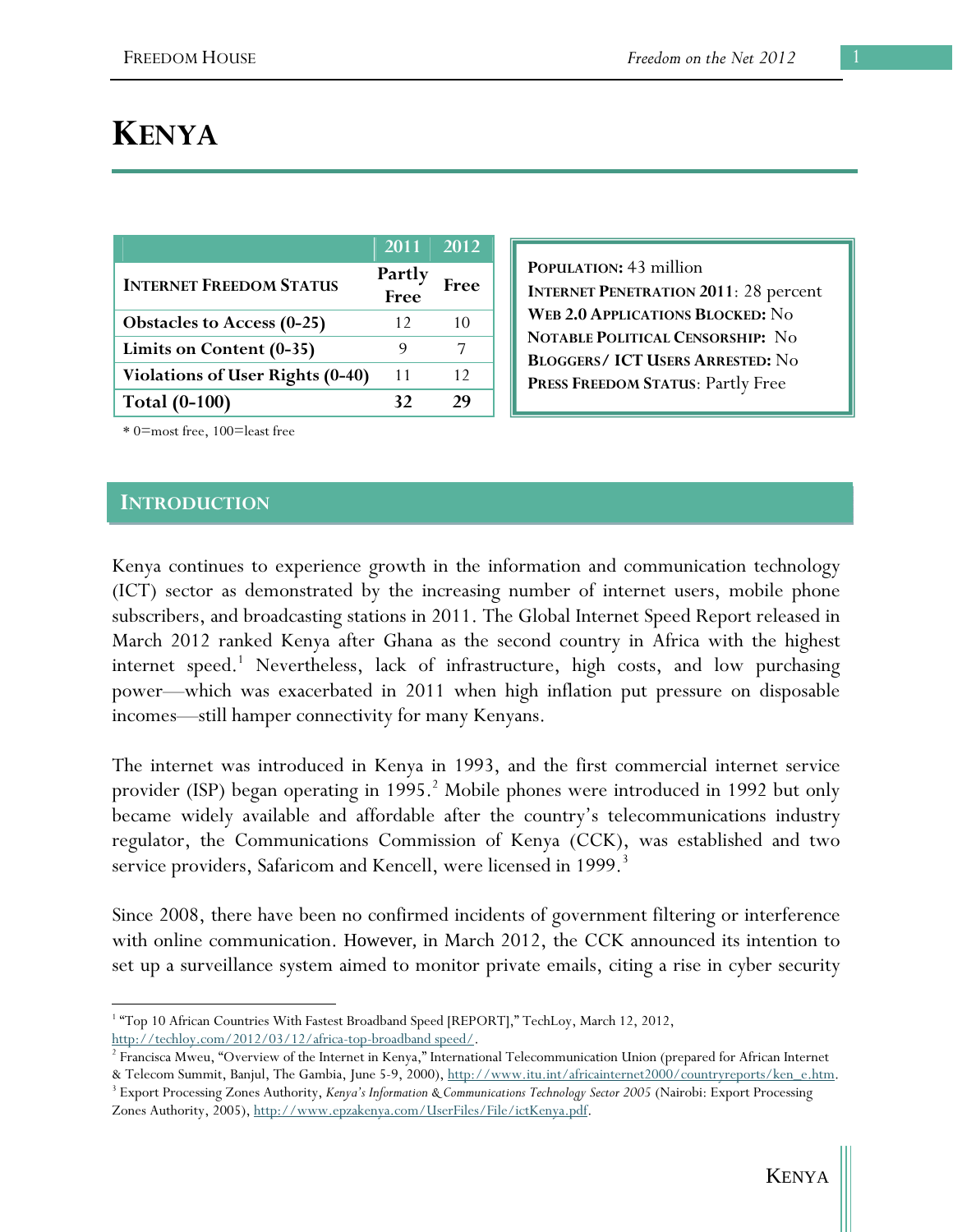threats as justification.<sup>4</sup> The installation of the internet traffic monitoring equipment known as the Network Early Warning System (NEWS) will be set up by International Telecommunication Union (ITU) experts and is expected to be operational in mid-2012.

### **OBSTACLES TO ACCESS**

Kenya is one of Africa's fastest growing internet markets with internet penetration increasing from 7.5 percent in 2006 to 28 percent in 2011.<sup>5</sup> Much of this growth can be attributed to increases in mobile internet connections, improved internet bandwidth capacity, $^6$  and intensified promotions on social media applications by mobile operators.  $^7$ 

The mobile phone subscription rate in Kenya also increased from 60 percent in mid-2010 to 71.3 percent in December 2011, with 28.1 million mobile phone subscriptions, according to the CCK.<sup>8</sup> This is due to the growing popularity of mobile handsets as a medium of communication in addition to increasing popularity of value-added services such as data and internet, entertainment, and mobile money transfer. Mobile subscriptions on GPRS/EDGE and 3G networks continued to show an upward trend in  $2011$ , closing the year with 6.1 million subscriptions.<sup>10</sup> Further, CCK reports indicate that mobile data/internet subscriptions represent 99 percent of total internet subscriptions, an indication that the mobile handset has become a popular mode of accessing internet.<sup>11</sup>

While internet penetration continues to increase across the country, there is a large disparity in access between rural and urban areas. In most urban areas, the rate of access is above 15 percent, whereas penetration is less than 3 percent in some rural areas.<sup>12</sup> The spread of internet to underserved areas is hampered by high operation and maintenance costs, especially due to the lack of electricity, high license and spectrum fees, limited access to roads, and poor security against vandalism for the infrastructure deployed.<sup>13</sup>

 $^8$ Ibid., 8.

 $\overline{a}$ 

<sup>4</sup> Mark Okuttah, "CCK sparks row with fresh bit to spy on internet users," Business Daily, March 20, 2012, http://www.businessdailyafrica.com/Corporate+News/CCK+sparks+row+with+fresh+bid+to+spy+on+Internet+users+/- /539550/1370218/-/item/1/-/4gnwl5/-/index.html.

<sup>5</sup> International Telecommunication Union (ITU), "Percentage of individuals using the Internet, fixed (wired) Internet subscriptions, fixed (wired)-broadband subscriptions," 2006 & 2011, accessed July 13, 2012, http://www.itu.int/ITU-D/ICTEYE/Indicators/Indicators.aspx#.

<sup>&</sup>lt;sup>6</sup> International Telecommunication Union (ITU), "Measuring the Information Society," 2011.<br><sup>7</sup> CC<sup>V</sup> . "Overterly Sector Statistics Benert, 2<sup>nd</sup> Overter, October Desember 2011/2012." 22

 $^7$  CCK, "Quarterly Sector Statistics Report,  $2^{nd}$  Quarter, October-December 2011/2012," 22.

<sup>&</sup>lt;sup>9</sup> CCK, "Quarterly Sector Statistics Report, 1<sup>st</sup> Quarter, July-Sept 2011/2012,"

http://www.cck.go.ke/resc/downloads/SECTOR STATISTICS REPORT Q1 11-12.pdf.<br><sup>10</sup> CCK, "Quarterly Sector Statistics Report, 2<sup>nd</sup> Quarter, October-December 2011/2012," 21.<br><sup>11</sup> CCK, "Quarterly Sector Statistics Report, 1<sup>st</sup>

<sup>&</sup>lt;sup>12</sup> CCK, "Analysis of 2010 ICT Survey released in September 2011,"

http://www.cck.go.ke/resc/downloads/ANALYSIS\_OF\_THE\_NATIONAL\_ICT\_SURVEY\_2010.pdf. 13 CCK, "Study on ICT Access Gaps in Kenya 2011," http://www.cck.go.ke/news/downloads/Access\_Gaps\_Final\_Report.pdf.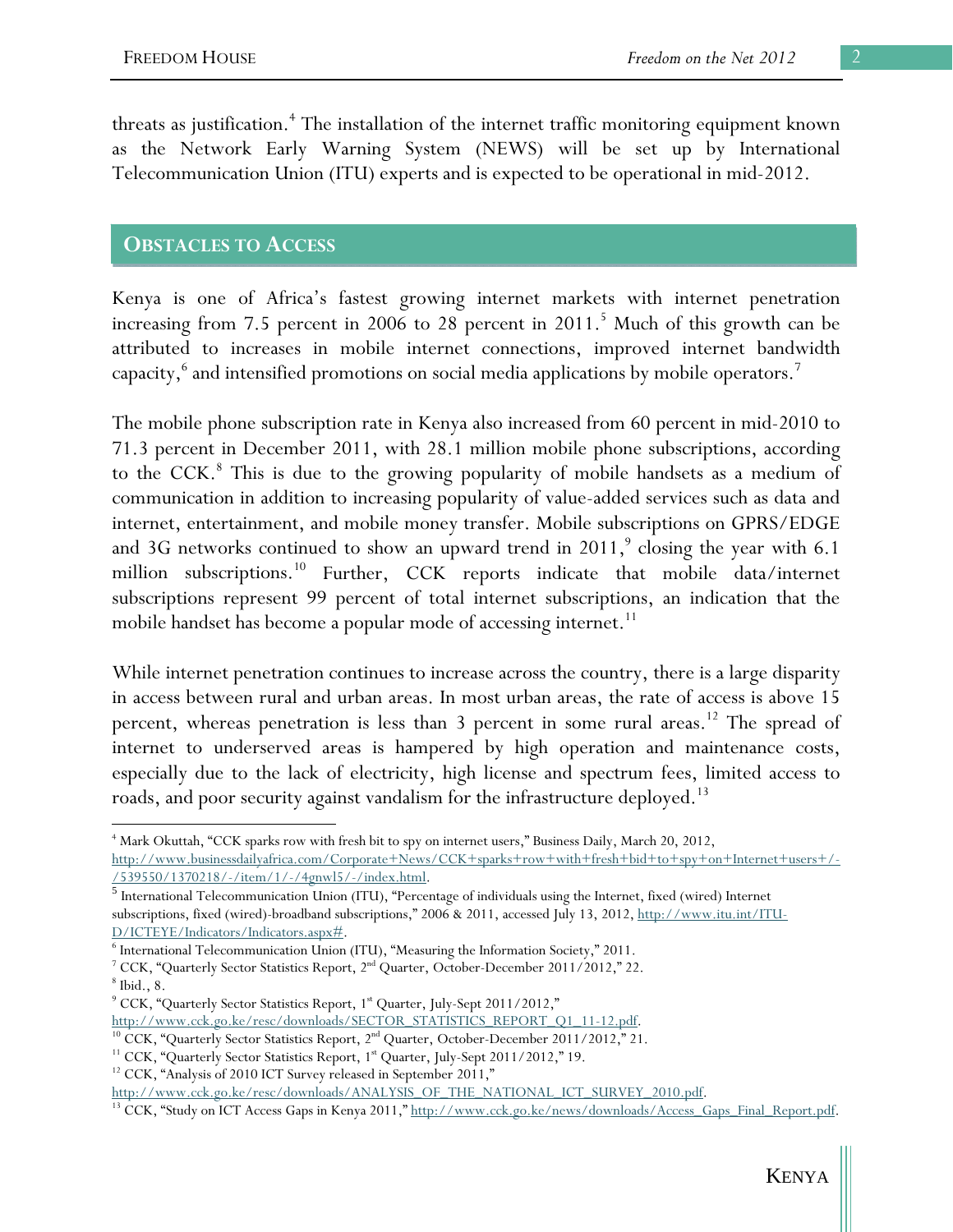The impediments to ICT infrastructural development partly explain the disproportionately high concentration of internet subscribers in Kenya's two largest cities, Nairobi and Mombasa. Both the government and private sector are working to remedy the disparity between rural and urban access through the introduction of "digital villages" and Pasha (Swahili for "inform") Centers, which are small public access sites similar to cybercafes.<sup>14</sup> In April 2010, Kenya's ICT Board began granting loans to entrepreneurs to set up Pasha Centers equipped with five computers and an internet connection in each of Kenya's 210 constituencies.<sup>15</sup> By September 2011, 37 Pasha Centers had been approved.<sup>16</sup> From the private sector, the telecommunications company Safaricom aims to set up 500 digital villages across the country, and 147 centers have been established as of early 2012.<sup>17</sup> However, owners of both digital villages and Pasha Centers complain of high tariffs, and the ICT Board's promise to provide Pasha owners with a year of free internet connectivity is yet to materialize.<sup>18</sup>

Competition is present in most segments of the telecommunications sector as a result of the country's open market-based licensing process instituted in 2008, though Safaricom still dominates mobile phone services with nearly 68 percent of the market as of September 2011.<sup>19</sup> Increased competition among providers have decreased tariffs on mobile-cellular services, and in early 2011, the telecom Airtel sparked a price war by reducing voice call, text messaging, and termination fee rates, prompting Safaricom and Orange to follow suit.<sup>20</sup>

Under the Communications Amendment Act passed in January 2009, responsibility for the regulation of both broadcast and online media was passed from the Media Council to the CCK. While the 1998 Kenya Communications Act formally enshrines the CCK's independence, most of the body's commissioners are government appointees, and the appointment process is not sufficiently open or transparent.<sup>21</sup> Further, a 2009 CCK customer satisfaction survey found some concern among respondents who believe that the CCK does not work independently, is controlled by "outside forces," and is biased towards

http://www.techcentral.co.za/inside-kenyas-brutal-mobile-price-war/20445/.

 $\overline{a}$ 14 "Kenya Investing Ksh 16.3 Billion in Rural ICT," *Information Policy* (blog), July 30, 2009, http://www.ipolicy.org/2009/07/kenya-investing-ksh163-billion-in-rural-ict.html. 15 Kenya ICT Board, "About PASHA," March 11, 2010,

http://www.ict.go.ke/index.php?option=com\_content&view=article&id=160&Itemid=182.<br><sup>16</sup> Warigia Bowman, "Digital Villages," 2011, accessed January 10, 2012, <u>http://www.kictanet.or.ke/?p=2716</u>.<br><sup>17</sup> Ibid.

 $^{\rm 18}$  Ibid.

<sup>&</sup>lt;sup>19</sup> CCK, "Quarterly Sector Statistics Report, 1<sup>st</sup> Quarter, July-Sept 2011/2012."; Macharia Kamau, "Safaricom raises concerns over competition rules," Standard Media, http://www.standardmedia.co.ke/InsidePage.php?id=2000008960&cid=14. **<sup>20</sup>** Duncan McLeod**,** "Inside Kenya's brutal mobile price war," Tech Central, January 19, 2011,

<sup>&</sup>lt;sup>21</sup> Open Society Foundations, "Public Broadcasting in Africa Series: Kenya," 2011, 65, http://www.afrimap.org/english/images/report/MAIN%20report%20final%20web%20res.pdf.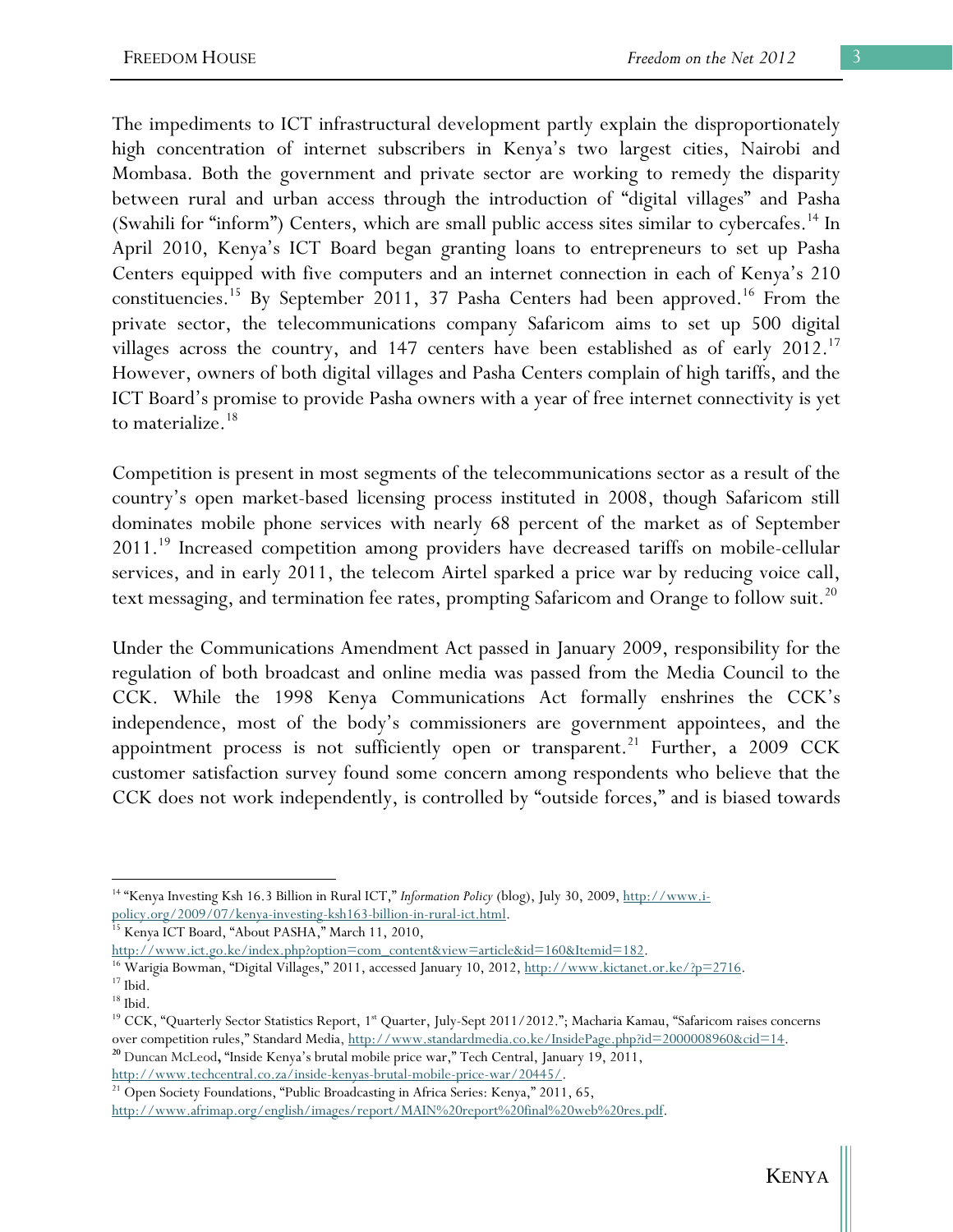some players in the market.<sup>22</sup> There is no evidence that the opinions from the survey were significantly different in 2011 and early 2012.

The CCK has yet to make any decisions affecting the internet, thus its autonomy and professionalism in making determinations on the topic remain to be seen. Two draft bills the Media Council Bill 2011 and Independent Communications Commission of Kenya Bill 2010—aimed at aligning the CCK and Media Council under Kenya's 2010 Constitution are undergoing internal review and stakeholder consultation as of early 2012.<sup>23</sup>

Access providers have formed organizations such as the Kenyan ISP Association, the Telecommunications Service Providers of Kenya, and the Kenya Cybercafe Owners to lobby the government for better regulations, lower costs, and increased efforts to improve computer literacy.

## **LIMITS ON CONTENT**

 $\overline{a}$ 

The government does not employ technical filtering or any administrative censorship system to restrict access to political or other content. Citizens are able to access a wide range of viewpoints, with the websites of the British Broadcasting Corporation (BBC), the U.S. based Cable News Network (CNN), and Kenya's *Daily Nation* newspaper being the most commonly accessed online news outlets.<sup>24</sup> Despite concerns over the use of the internet to propagate hate speech during the post-election violence in late 2007 and early 2008, and fears that the authorities might use this to justify imposing greater controls on online content, no such restrictions have been introduced. Nonetheless, in January 2012, the National Integration Cohesion Commission (NCIC) announced that one of the new areas of focus for the commission's work will be to monitor hate speech on the internet ahead of Kenya's next general elections, which have been postponed from August 2012 to March 2013.25

Individual internet users generally seem comfortable with expressing themselves freely online. Some mainstream media organizations, commentators, and bloggers practice limited self-censorship,<sup>26</sup> but this is mainly due to business implications. For example, in July 2010

<sup>&</sup>lt;sup>22</sup> "Customer Satisfaction and Perception Survey - 2009," Ace Research & Field Management Services, accessed January 10,

<sup>2012, &</sup>lt;u>http://www.cck.go.ke/consumers/downloads/Customer\_Satisfaction\_Report2009.pdf</u>.<br><sup>23</sup> "Bill Tracker," Commission for the Implementation of the Constitution, <u>http://www.cickenya.org/bill\_tracker?page=1</u>.<br><sup>24</sup> Victor

http://allafrica.com/stories/201004210995.html.<br><sup>25</sup> Moreen Majiwa, "NCIC Monitoring Social Media for Hate Speech," Mzalendo, March 26, 2011,

http://www.mzalendo.com/tag/mzalendo-kibunja/.<br><sup>26</sup> Interview with Rebecca Wanjiku, online journalist, January 3, 2010.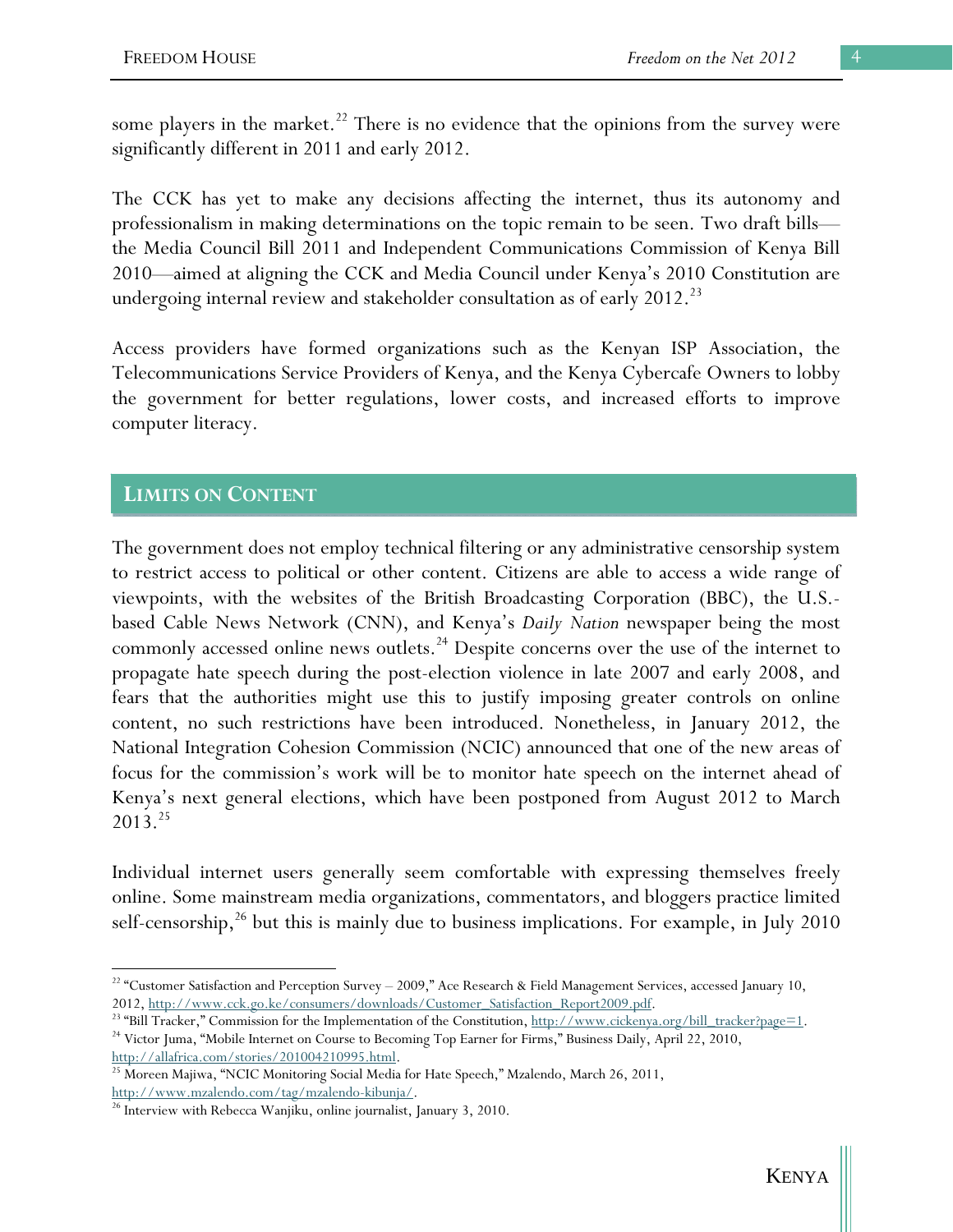one blogger had to take down a post critical of a mobile provider because the company he worked for was a contractor at the mobile firm. The mobile firm called the blogger's supervisor, who subsequently gave the blogger an ultimatum to either take down the post or be fired. $27$ 

Print outlets, television, and radio continue to be the main sources of news and information for most Kenyans, though there are increasing efforts to extend mainstream news to online platforms. Kenyans have unrestricted access to the social-networking site Facebook, the video-sharing site YouTube, and the blog-hosting site Blogger, all of which rank among the ten most popular sites in the country.<sup>28</sup> All major television stations now use YouTube to rebroadcast news clips and have accounts on Facebook and Twitter.

Kenya is known to be the birthplace of Ushahidi.com (Swahili for "testimony"), the crowdsourcing website that was created in the aftermath of the country's disputed 2007 presidential election to document and map eyewitness reports of violence around the country, which were collected via text messages. The Ushahidi open source software and platform has since become a popular tool for social activism and citizen journalism around the world.

The internet continues to be an important platform for political debate and mobilization around critical issues such as the rising cost of living and insecurity affecting ordinary citizens.29 For example, the Unga (Flour) Revolution protests against rising food and fuel prices throughout 2011 were organized largely through Twitter, Facebook and other websites. In July 2011, a demonstration against Kenya's Minister of Education over unaccounted funds from the Free Primary Education Fund was also organized through text messages, Twitter, and Facebook.<sup>30</sup> Nevertheless, the Unga Revolution protests did not translate into a reduction of food prices, and the Minister of Education did not resign, reflecting the limits of ICT activism in affecting change in Kenya.

Digital media has revolutionized the way that human rights groups in Kenya network and share information.<sup>31</sup> For example, groups such as Bunge La Mwananchi (People's Parliament) used to meet in person to organize events; today, they mobilize its members and discuss issues primarily through listservs and on Facebook. In February

 $\overline{a}$ 

<sup>&</sup>lt;sup>27</sup> Interview conducted during the 2011 Bloggers Association of Kenya (BAKE) meeting.

<sup>&</sup>lt;sup>28</sup> Alexa, "Top Sites in Kenya," accessed January 24, 2012,  $\frac{http://www.alexa.com/topsites/countries/KE}{http://www.alexa.com/topsites/countries/KE}$ .<br><sup>29</sup> Kenfrey Kiberenge, "More Food Protests Expected in Nairobi," The Standard, April 23, 2011,

http://www.standardmedia.co.ke/?id=2000033874&cid=4&articleID=2000033874. 30 Grace Githaiga, "Technological advancement: new frontiers for Kenya's media?" in Pudderphatt et al., *A New Frontier, An Old Landscape* (United Kingdom: Global Partners and Associates, November 2011), 194,

http://participatorymedia.lab.asu.edu/files/NewFrontierOldLandscape.pdf. 31 Larry Diamond, *In the Spirit of Democracy* (New York: Henry Holt and Company LLC, 2008).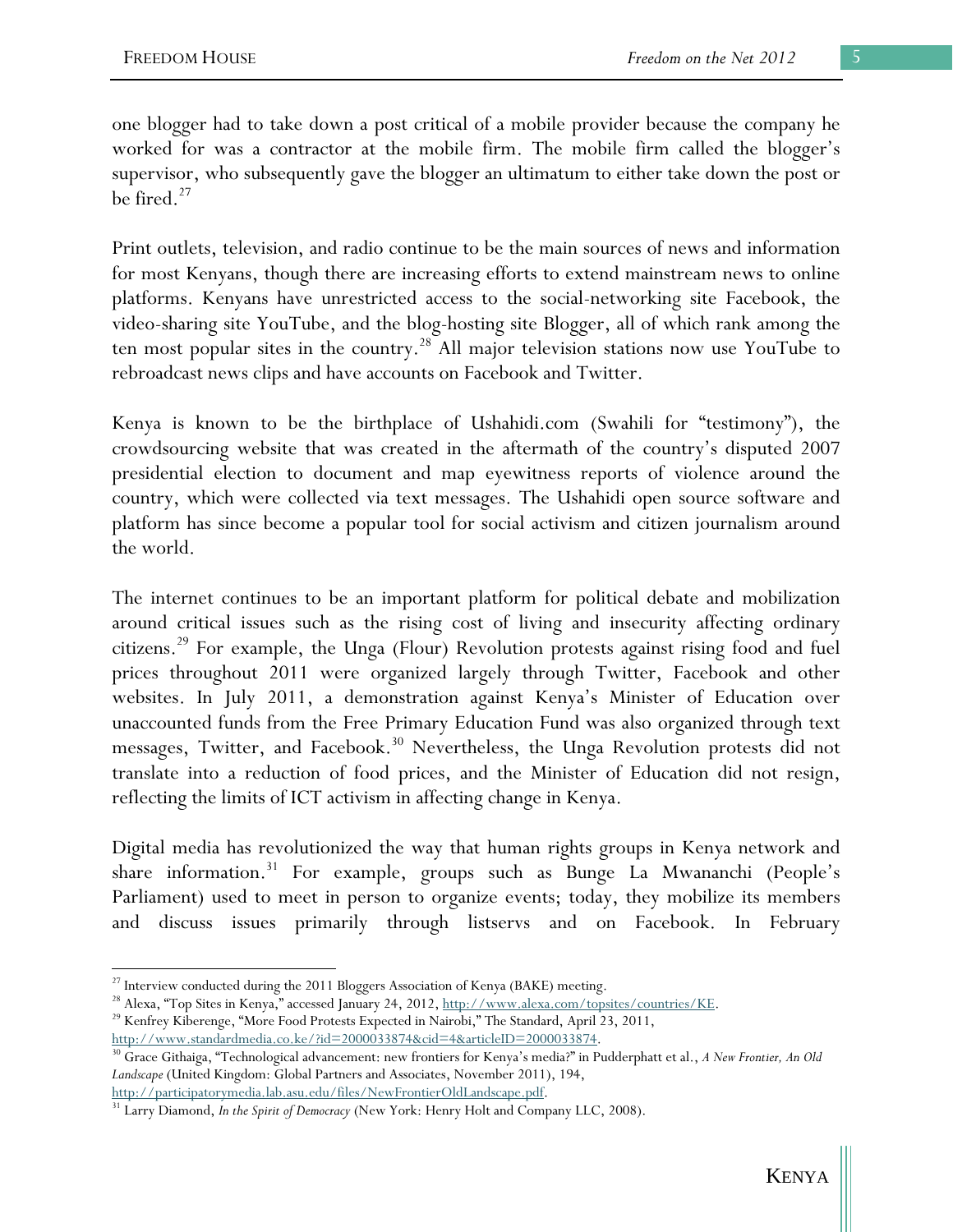2012, Mzalendo.com re-launched its portal designed to allow citizens to communicate with their representatives in parliament and rate their services. The website is expected to play a key role in online debates, and Mzalendo comments are currently moderated to guard against abuse. $32$ 

#### **VIOLATIONS OF USER RIGHTS**

Freedom of expression is enshrined in Article 33 of Kenya's Constitution and includes the right to seek, receive, or impart information and ideas. The right, however, does not extend to propaganda, hate speech, incitement to violence, and advocacy of hatred. Criminal defamation laws with penalties of at least Ksh 400,000 (approximately US\$4,680) remain on the books,<sup>33</sup> waiting to be repealed or amended to conform to Kenya's 2010 Constitution. Existing laws that are in conflict with any article of the 2010 Constitution will be declared unconstitutional.<sup>34</sup>

While defamation cases are occasionally brought against journalists in traditional media, jurisprudence is now catching up online with a few legal actions being taken against internet users in recent years. An example is that of blogger Dennis Itumbi, who in April 2012 accused blogger Robert Alai of defamation through what he considered malicious tweets. Itumbi is seeking compensation, an apology, and a retraction of "similar prominence and or any other remedies, the court may deem fit,"35 grounding his case on the premise that bloggers "have to be responsible for what we say on social media."<sup>36</sup>

In January 2009, the government passed a controversial Communications Amendment Act despite warnings from civil society groups that it could hinder free expression. The Act established that any person who publishes or transmits obscene information in electronic form commits an offense. It also outlines other forms of illegality associated with the use of ICTs.<sup>37</sup> The prescribed punishments include up to KSh 200,000 (approximately US\$2,340) in fines and two years' imprisonment.

 $\overline{a}$ 

<sup>&</sup>lt;sup>32</sup> Rebecca Wanjiku, "Kenyan Government Takes Cautious Approach Toward Social Media," PC World, March 2, 2012, http://www.pcworld.com/article/251194/kenyan\_government\_takes\_cautious\_approach\_toward\_social\_media.html. <sup>33</sup> Chapter 36: The Defamation Act, Laws of Kenya, Revised edition 2009 (1972),

http://www.kenyalaw.org/Downloads/Acts/Defamation%20Act%20(Cap.36).pdf.

<sup>&</sup>lt;sup>34</sup> Article 4 of Kenya's 2010 Constitution.

<sup>&</sup>lt;sup>35</sup> "Journalist Itumbi sues blogger Alai," The Star, April 13, 2012, http://www.the-star.co.ke/national/national/71340journalist-itumbi-sues-blogger-alai.<br><sup>36</sup> Dennis Itumbi, "Why I am moving to court against a blogger," DennisItumbi.com (blog), March 18, 2012,

http://www.dennisitumbi.com/?p=297.<br><sup>37</sup> Republic of Kenya Office of Public Communications, "The Kenya Communications (Amendment) Act 2009," accessed February 15, 2011, http://www.communication.go.ke/Documents/media.pdf.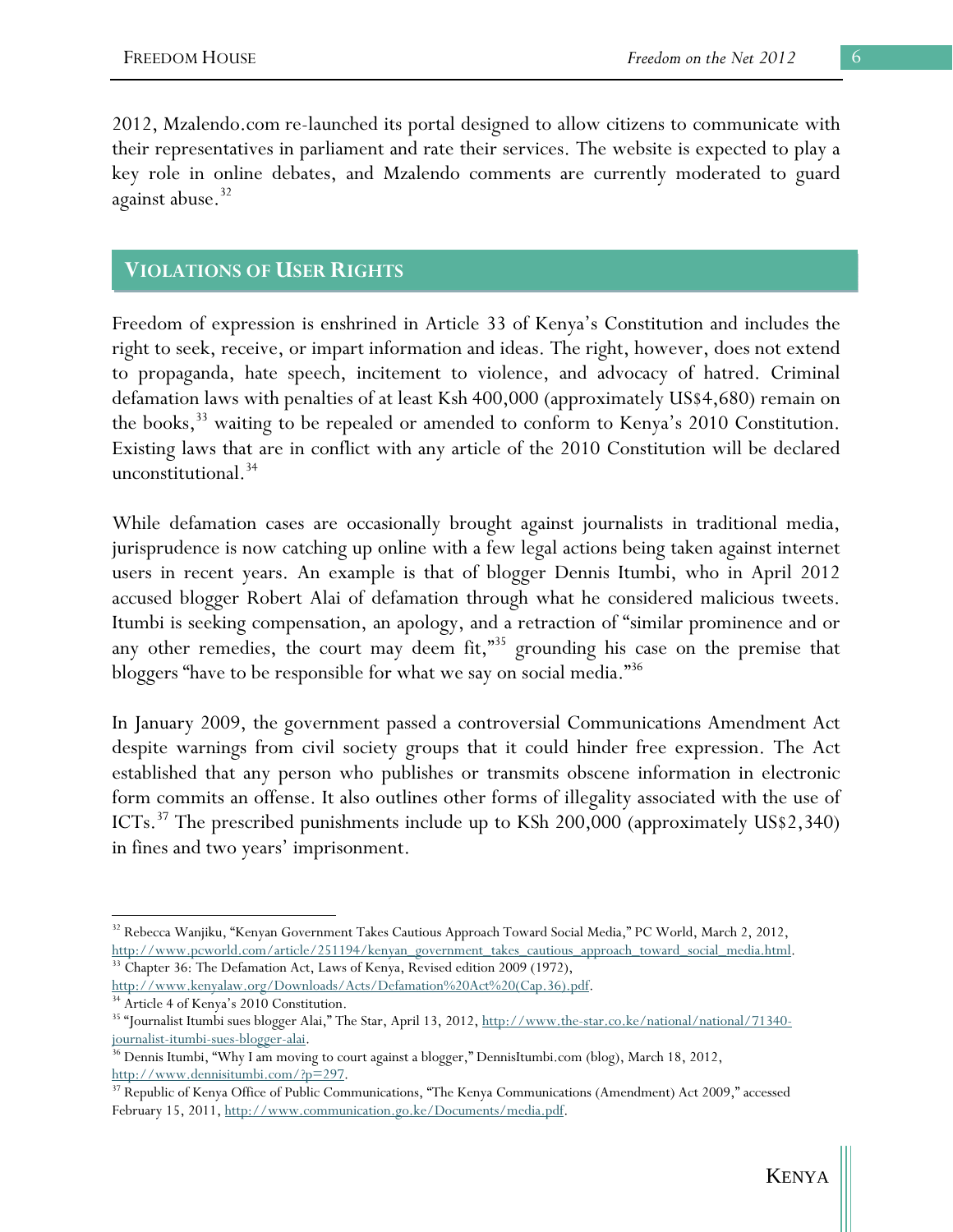As of early 2012, however, many laws such as the 2009 Communications Amendment Act are undergoing internal review and stakeholder consultation. The aim is to repeal or amend them in order to bring them in conformity with Kenya's new Constitution passed in 2010.<sup>38</sup> The Freedom of Information Bill and the ICT Sector Policy Guidelines 2011<sup>39</sup> are some of those undergoing internal review. The process is being spearheaded by the Commission for the Implementation of the Constitution.<sup>40</sup>

Surveillance of the internet and mobile phones has become a growing concern in Kenya over the past year. In March 2012, the CCK announced its intention to set up a surveillance system aimed to monitor private emails, citing a rise in cyber security threats.<sup>41</sup> The regulator has notified telecom service providers on the need to cooperate with the installation of the internet traffic monitoring equipment known as the Network Early Warning System, which will be set up by International Telecommunication Union (ITU) experts and is expected to be operational in mid-2012. This is being viewed as a breach of Article 31 of Kenya's Constitution, which grants citizens the right to privacy, including preventing infringement of "the privacy of their communication."

One potential case of online surveillance was reported in March 2012, when blogger Dennis Itumbi was arrested on suspicions that he had hacked the International Criminal Court (ICC) website. While no evidence was produced to prove Itumbi guilty, it was suspected that his communications had been monitored.<sup>42</sup> However, he was never arraigned in court and was released after questioning, pending further investigations.

In June 2010, the CCK announced a requirement for all mobile phone subscribers to register their SIM cards with their service providers. By September 2011, approximately 60 percent of users had registered, and in April 2012, the authorities extended the deadline to August 2012 to allow everyone to register.

There were no reports of extralegal intimidation of journalists, bloggers, or other ICT users by state authorities or any other actor in 2011. Furthermore, ICT users in Kenya have not been subject to widespread technical violence; however, in early 2012, 103 Kenyan

 $\overline{a}$ <sup>38</sup> "Bill Tracker," Commission for the Implementation of the Constitution,"  $\frac{\text{http://www.cickenya.org/bill-tracker.}}{\text{Ministry of Information and Communications website:}}$ 

http://www.information.go.ke/index.php?option=com\_content&task=view&id=392&Itemid=535.<br><sup>40</sup> "Bill Tracker," Commission for the Implementation of the Constitution."<br><sup>41</sup> Mark Okuttah, "CCK sparks row with fresh bit to spy o

http://www.businessdailyafrica.com/Corporate+News/CCK+sparks+row+with+fresh+bid+to+spy+on+Internet+users+/-

 $/539550/1370218/-/item/1/-/4gnwl5/-/index.html.$ <sup>42</sup> Cyrus Ombati, "Kenya Police go to Hague over hacking," The Standard, March 26, 2012, http://www.standardmedia.co.ke/?id=2000054909&cid=&articleID=2000054909.